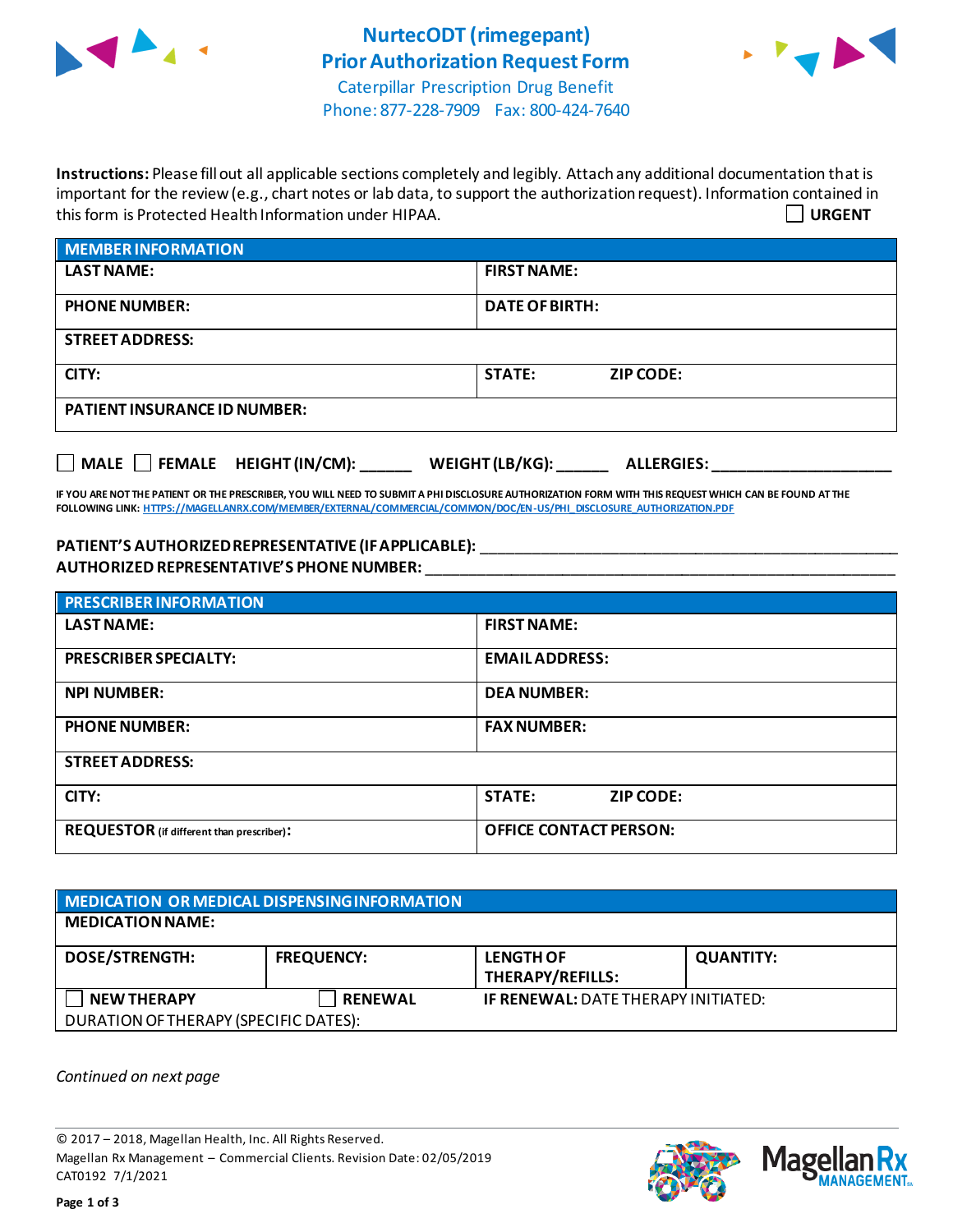

## **NurtecODT (rimegepant) Prior Authorization Request Form**





| <b>MEMBER'S LAST NAME:</b>                                                                                                                                                                                                                                                                                                             | <b>MEMBER'S FIRST NAME:</b>                                                                                        |                                                       |  |  |
|----------------------------------------------------------------------------------------------------------------------------------------------------------------------------------------------------------------------------------------------------------------------------------------------------------------------------------------|--------------------------------------------------------------------------------------------------------------------|-------------------------------------------------------|--|--|
|                                                                                                                                                                                                                                                                                                                                        | 1. HAS THE PATIENT TRIED ANY OTHER MEDICATIONS FOR THIS CONDITION?                                                 | <b>NO</b><br>YES (if yes, complete below)             |  |  |
| <b>MEDICATION/THERAPY (SPECIFY</b><br>DRUG NAME AND DOSAGE):                                                                                                                                                                                                                                                                           | <b>DURATION OF THERAPY (SPECIFY</b><br>DATES):                                                                     | <b>RESPONSE/REASON FOR</b><br><b>FAILURE/ALLERGY:</b> |  |  |
| <b>2. LIST DIAGNOSES:</b>                                                                                                                                                                                                                                                                                                              |                                                                                                                    | <b>ICD-10:</b>                                        |  |  |
| □ Acute Migraines<br>$\square$ Episodic Migraines<br>□ Other diagnosis:<br>PRIOR AUTHORIZATION.                                                                                                                                                                                                                                        | ICD-10 Code(s):<br>3. REQUIRED CLINICAL INFORMATION: PLEASE PROVIDE ALL RELEVANT CLINICAL INFORMATION TO SUPPORT A |                                                       |  |  |
| <b>Clinical Information:</b>                                                                                                                                                                                                                                                                                                           |                                                                                                                    |                                                       |  |  |
|                                                                                                                                                                                                                                                                                                                                        | Is taking NurtecODT(rimegepant) going to be part of a clinical trial? $\Box$ Yes $\Box$ No                         |                                                       |  |  |
| For diagnosis of Acute Migraines, please answer the following:<br>Has patient had acute migraines for at least 1 year? $\Box$ Yes $\Box$ No                                                                                                                                                                                            |                                                                                                                    |                                                       |  |  |
| Has patient received at least two different triptans and failed to have relief of their acute migraine episodes?<br>$\Box$ Yes $\Box$ No Please submit documentation.                                                                                                                                                                  |                                                                                                                    |                                                       |  |  |
| Does the patient have an absolute contraindication to triptans: such as, ischemic heart disease, ischemic bowel<br>disease, cerebrovascular disease, peripheral vascular disease, cardiac conduction pathway disorder, hemiplegic<br>migraines, basilar migraines, or severe hepatic impairment? DYes DNo Please submit documentation. |                                                                                                                    |                                                       |  |  |
|                                                                                                                                                                                                                                                                                                                                        | Is the patient also using NurtecODT(rimegepant) for prevention of episodic migraines? $\Box$ Yes $\Box$ No         |                                                       |  |  |
| For diagnosis of Prevention of Episodic Migraines, please answer the following:                                                                                                                                                                                                                                                        |                                                                                                                    |                                                       |  |  |
| Has the patient had at least 4 migraine days per month? $\Box$ Yes $\Box$ No Please submit chart documentation.                                                                                                                                                                                                                        |                                                                                                                    |                                                       |  |  |
| Is the prescriber a neurologist or has UCNS accreditation in Headache Medicine? $\Box$ Yes $\Box$ No                                                                                                                                                                                                                                   |                                                                                                                    |                                                       |  |  |
| Is the prescriber board certified in pain management? $\Box$ Yes $\Box$ No                                                                                                                                                                                                                                                             |                                                                                                                    |                                                       |  |  |
| Has the patient tried at least two(2) migraine preventive treatment categories? $\Box$ Yes $\Box$ No Please submit chart<br>documentation with dates of service.                                                                                                                                                                       |                                                                                                                    |                                                       |  |  |
| □ Beta Blocker                                                                                                                                                                                                                                                                                                                         |                                                                                                                    |                                                       |  |  |
| □ Anti-depressant                                                                                                                                                                                                                                                                                                                      |                                                                                                                    |                                                       |  |  |
| $\Box$ Anti-epileptic (excludes benzodiazepines)<br>□ Ca++Channel Blocker                                                                                                                                                                                                                                                              |                                                                                                                    |                                                       |  |  |
| Has the patient been evaluated for overuse headache due to triptans, ergot derivatives, opioid analgesics, non-<br>opioid analgesics and combination products? □ Yes □ No                                                                                                                                                              |                                                                                                                    |                                                       |  |  |
| Is the patient also using NurtecODT(rimegepant) for treatment of acute migraines? $\Box$ Yes $\Box$ No                                                                                                                                                                                                                                 |                                                                                                                    |                                                       |  |  |